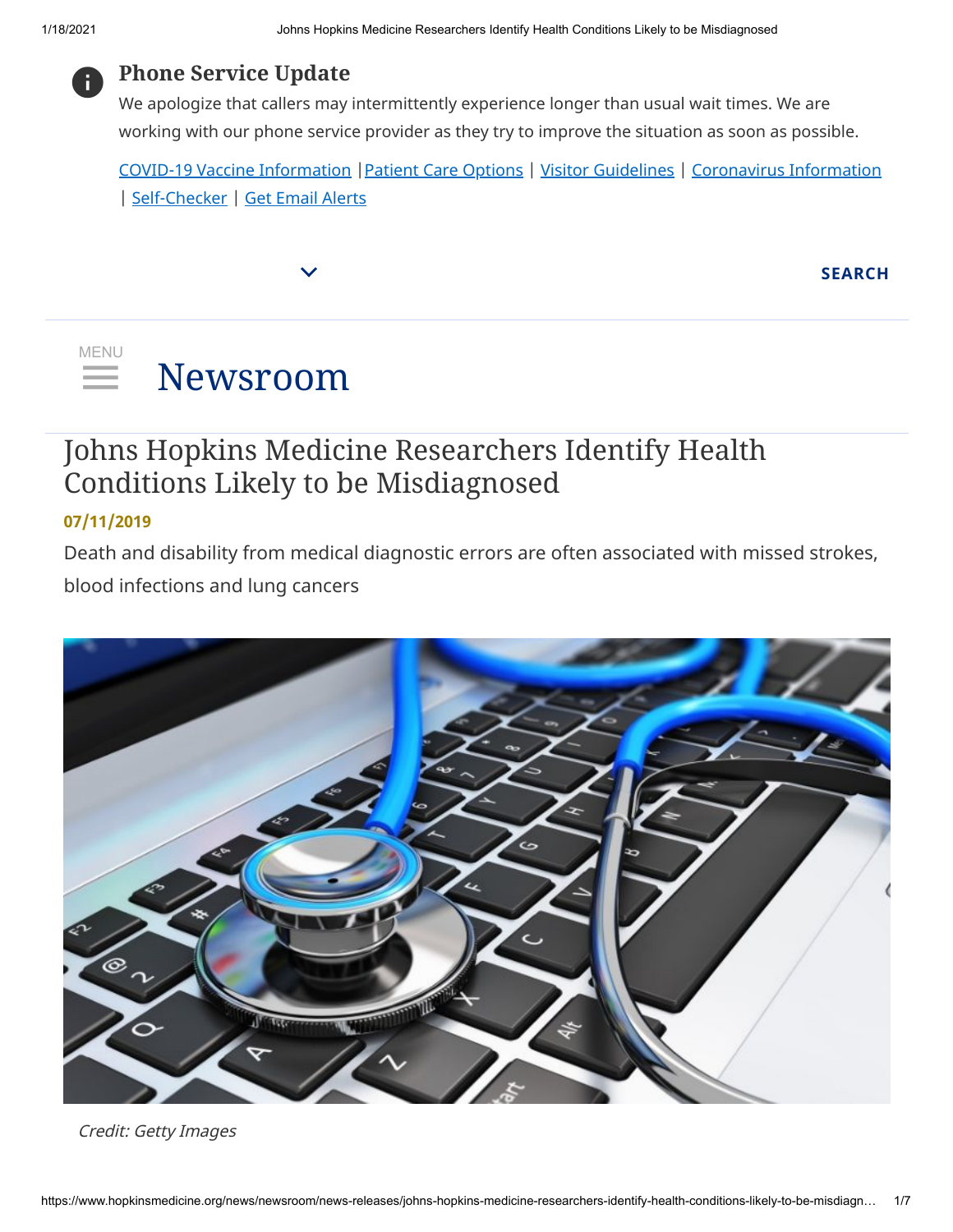For a patient, a diagnostic error can mean the difference between life and death. While estimates vary, likely more than 100,000 Americans die or are permanently disabled each year due to medical diagnoses that initially miss conditions or are wrong or delayed.

Now a research team, led by a Johns Hopkins Armstrong Institute for Patient Safety and Quality expert, reports it has identified three major disease categories - vascular events, infections and cancers — that account for nearly three-fourths of all serious harms from diagnostic errors. The team's findings, based on analysis of a large repository of malpractice insurance claims, are described in a [paper](https://www.degruyter.com/view/j/dx.ahead-of-print/dx-2019-0019/dx-2019-0019.xml) published online today in the journal *Diagnosis*.

The researchers found that diagnostic errors were the most common, most catastrophic and most costly of medical mistakes. Diagnostic errors leading to death or serious, permanent disability were associated with misdiagnosed cancers (37.8%), vascular events (22.8%) and infections (13.5%) — categories that the team led by [David Newman-Toker, M.D., Ph.D.,](https://www.hopkinsmedicine.org/profiles/results/directory/profile/0015937/david-newman-toker) director of the [Johns Hopkins Armstrong Institute Center for Diagnostic Excellence](https://www.hopkinsmedicine.org/armstrong_institute/centers/center_for_diagnostic_excellence/index.html), calls the "big three." The authors describe 15 specific "big three" conditions that together account for nearly half of all the serious, misdiagnosis-related harms. The top conditions in each category are stroke, sepsis (a blood infection) and lung cancer, respectively. These are accompanied by heart attack, venous thromboembolism (blood clots in the legs and lungs), aortic aneurysm and dissection (a rupture of the aorta), arterial thromboembolism (a blockage of the blood supply to internal organs), meningitis and encephalitis, spinal infection, pneumonia, endocarditis (a heart infection) and breast, colorectal, prostate and skin cancers. "We know that diagnostic errors happen across all areas of medicine. There are over 10 thousand diseases, each of which can manifest with a variety of symptoms, so it can be daunting to think about how to even begin tackling diagnostic problems," says Newman-Toker, "Our findings suggest that the most serious harms can be attributed to a surprisingly small number of conditions. It still won't be an easy or quick fix, but that gives us both a place to start and real hope that the problem is fixable."

For the study, the researchers analyzed all 11,592 diagnostic error cases between 2006 and 2015 that were drawn from a list of open and closed U.S. malpractice claims documented in the national [Comparative Benchmarking System](https://www.rmf.harvard.edu/Products-and-Services/CRICO-Strategies-Products-and-Services/CBS) (CBS) database. Frequently used as a source for patient safety research projects, CBS is owned and maintained by CRICO, the medical malpractice insurance program associated with Harvard medical institutions and their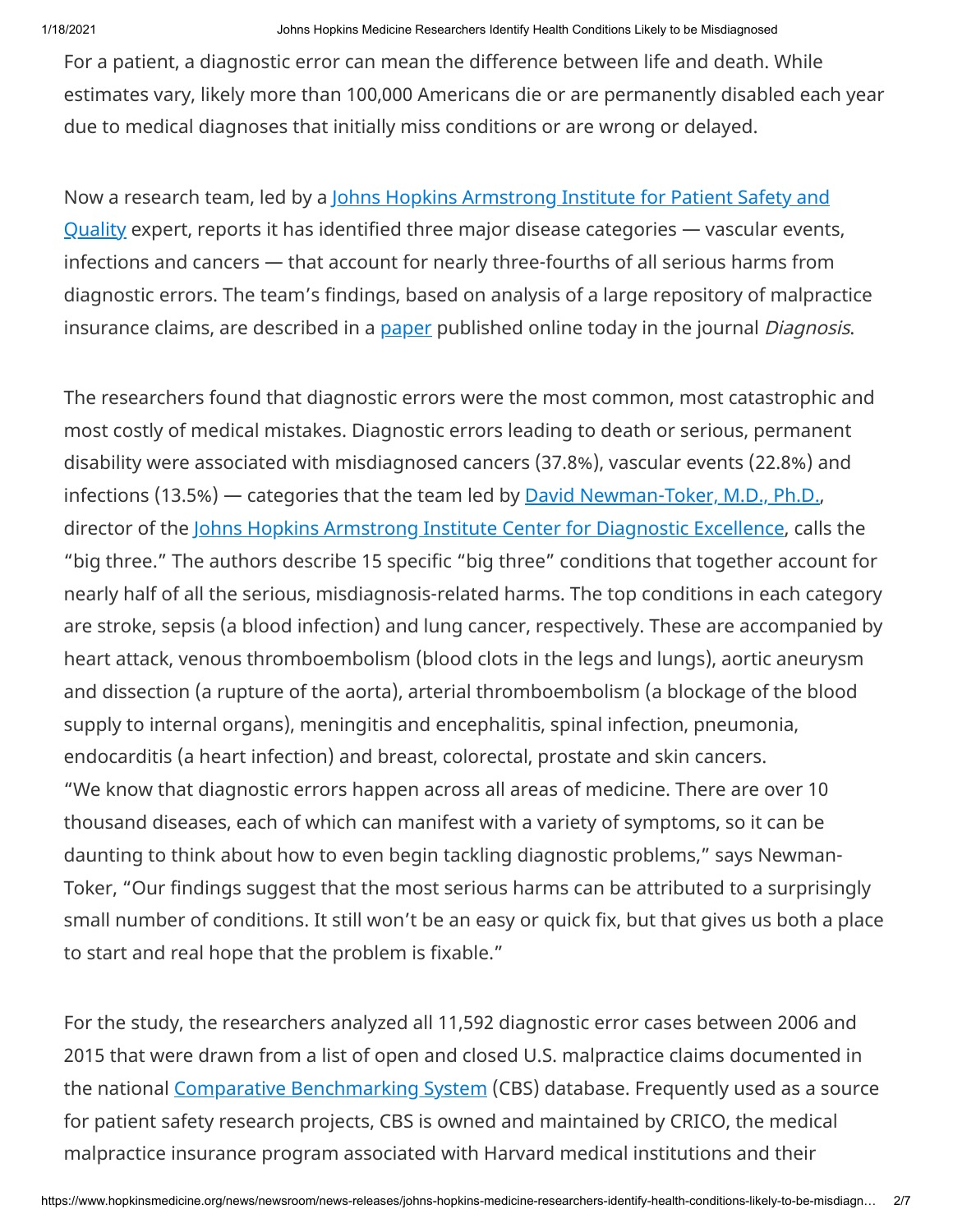affiliates. The database includes information from 400 hospitals, including more than 30 academic and teaching hospitals covered by both member-owned and commercial insurance programs representing more than 180,000 physicians from all 50 states plus Washington, D.C., and Puerto Rico.

The research team, which included Dana Siegal, R.N., director of patient safety at CRICO Strategies, a division of CRICO, grouped all health conditions presented in the claims according to a standard, epidemiologic classification system created by the Agency for Healthcare Research and Quality, with the help of the agency's Clinical Classifications Software. This allowed the authors to identify and rank top conditions.

For example, says Newman-Toker, "There are dozens of different diagnosis 'codes' that all represent strokes. The same is true for heart attacks and some of the other conditions as well. These differences often matter more for treatment than diagnosis. To my knowledge, grouping these codes together to identify the most common harms from diagnostic error had not been done before, but doing so gives us an 'apples to apples' comparison of the frequency of different diseases causing harms."

Among diagnostic-error cases of varying severity, the median age of the patients with errant diagnoses was 49, and more than half were female. For children and young adults (0–20 years old), harms most often were from missed infections (27.6%) rather than vascular events (7.1%) or cancers (9.1%), while the reverse was true for middle aged and older adults. About half of the high-severity harm cases the researchers studied resulted in patient death, while the other half resulted in permanent disability.

Based on claims data, the analysis also found that failures of clinical judgment were identified as causes in more than 85% of the misdiagnosed cases. The researchers say this adds to growing evidence that health care systems must do more to support bedside diagnostic decision-making by clinical providers. The authors point to interventions such as deploying computer-based diagnostic decision support tools, increasing immediate access to specialists at the point of care, supporting more effective teamwork and patient engagement in diagnosis, providing routine diagnostic performance feedback for clinicians and improving diagnostic education through simulation training.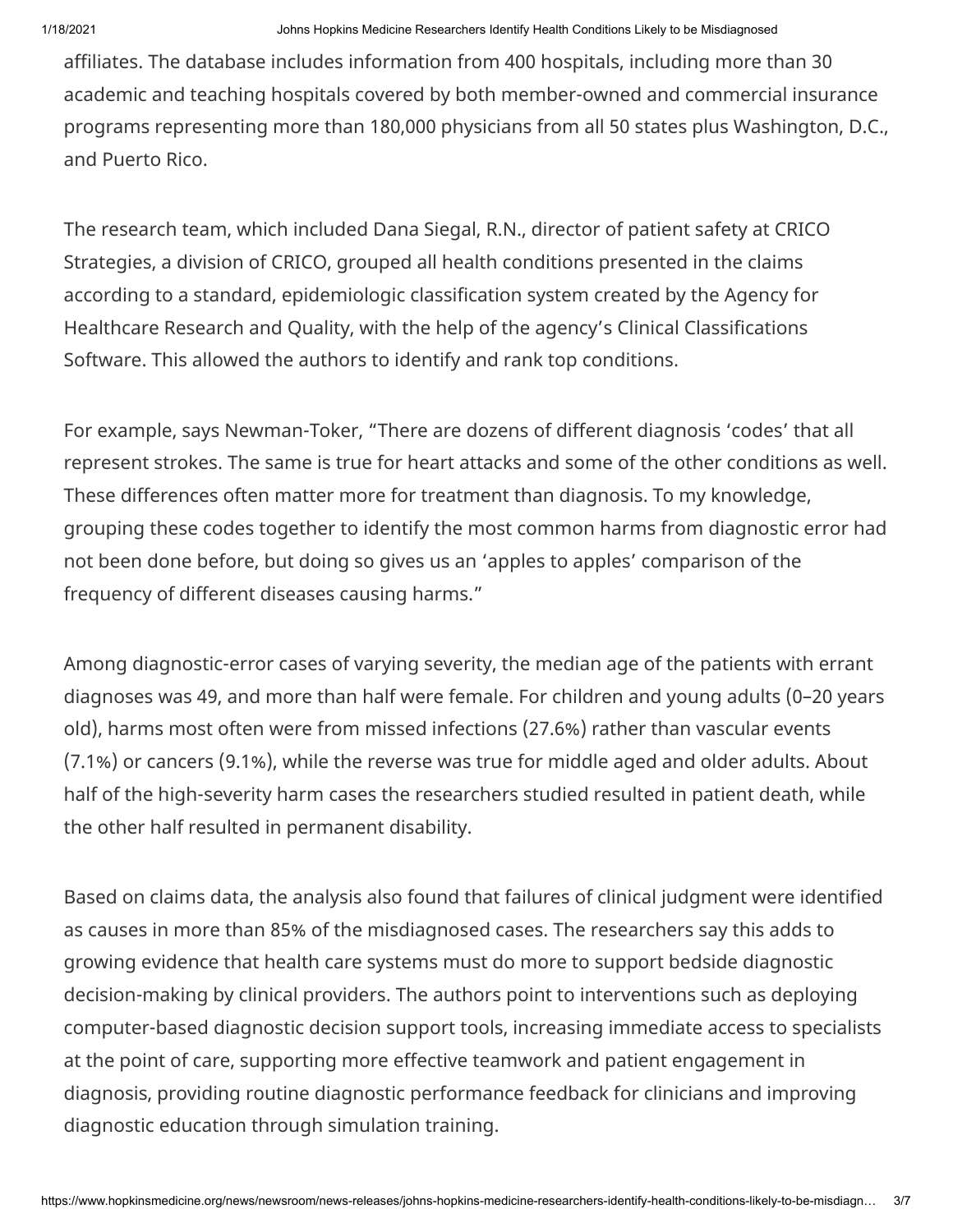Researchers also found that most of the diagnostic errors (71.2%) associated with the malpractice claims occurred in ambulatory settings — either in emergency departments, where missed infections and vascular events such as strokes were more of a concern, or outpatient clinics, where misdiagnoses were more likely to be cancer-related. "These findings give us a road map for thinking about what kind of problems we need to solve in which clinical settings," Newman-Toker says.

He cautions that the focus on serious harms in the analysis leaves out many chronic or longterm conditions such as migraines or multiple sclerosis that can be misdiagnosed for years or even decades, leading to substantial patient suffering even if the diseases are eventually treated. He also says there is a bias built in the types of cases brought forth by attorneys that could have affected their findings. "It's easier to bring a cancer claim forward, for example, since there's usually more of a paper trail," he says.

To address this anticipated bias, Newman-Toker and the research team analyzed previously published studies using nonclaims data from various clinical care settings. They still found that roughly three-quarters of diagnostic error cases were associated with the "big three" disease categories — though, unlike with the malpractice claims data, vascular events and infections dominated over cancers.

"The high percentage of serious-harm cases attributable to these 'big three' categories of conditions is likely accurate, despite the inherent biases in malpractice data," Newman-Toker says.

He says the findings suggest that harms from diagnostic errors could be substantially reduced over the next decade, but only if the medical community takes seriously the National Academy of Medicine's 2015 call to action that improving diagnosis "represents a moral, professional and public health imperative." "Our current annual federal investment to fix diagnostic errors is less than what we spend each year researching smallpox, a disease eradicated in the U.S. over half a century ago," he says. "If we devoted appropriate resources to tackling misdiagnosis of the 'big three' diseases we identified, we could potentially save half of the people who die or are permanently disabled from diagnostic errors."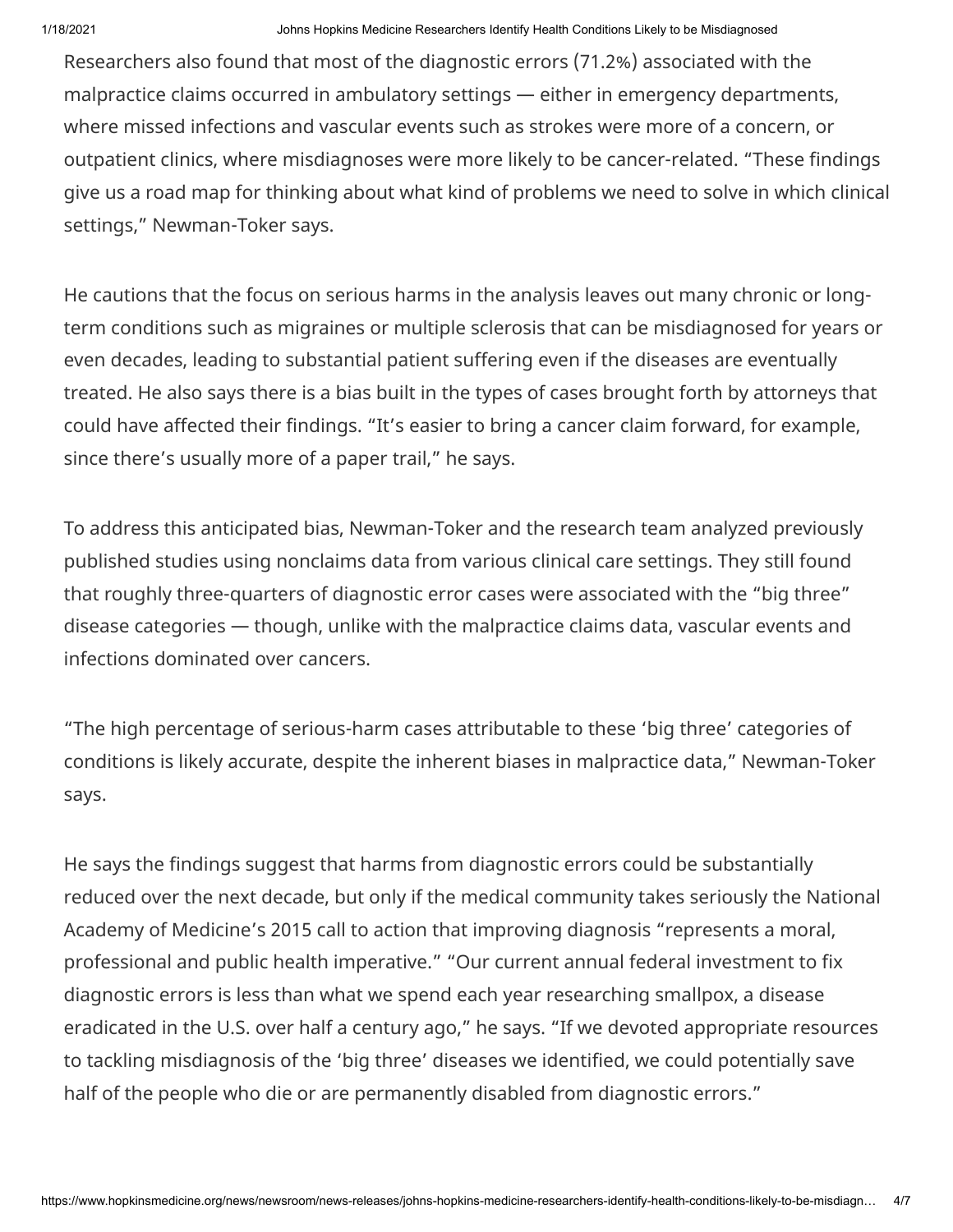The researchers plan to build on their findings as they continue the phases of their planned three-part study. The next phase will estimate how frequently the 15 most common conditions are misdiagnosed, and the final phase will use nationally representative data sets to derive a population-level estimate of the total number of people in the U.S. harmed by diagnostic error each year.

Other researchers who worked on this study include Najlla Nassery, M.D., M.P.H., Ali Saber Tehrani, M.D., Gwendolyn Clemens, M.S., Zheyu Wang, M.S., Ph.D., Yuxin Zhu, Ph.D., and Mehdi Fanai, M.D., of Johns Hopkins, and Adam Schaffer, M.D., M.P.H., and C. Winnie Yu-Moe, M.B.A., M.A., of CRICO.

The study was supported by the Society to Improve Diagnosis in Medicine, of which Newman-Toker is the president, through a grant from the Gordon and Betty Moore Foundation and the Armstrong Institute Center for Diagnostic Excellence. No authors declared conflicts of interest under Johns Hopkins University School of Medicine policies.

Follow the Armstrong Institute for Patient Safety and Quality on Twitter: @JHM Armstrong.

## On the Web:

- **[Armstrong Institute Center for Diagnostic Excellence](http://%20https//www.hopkinsmedicine.org/armstrong_institute/centers/center_for_diagnostic_excellence/index.html)**
- [Armstrong Institute for Patient Safety and Quality](https://www.hopkinsmedicine.org/armstrong_institute/)

## Share Fast Facts

#### **CLICK TO TWEET**

Medical diagnostic errors can be serious — even deadly. What health conditions are most likely to harm patients who are misdiagnosed?

#### **CLICK TO TWEET**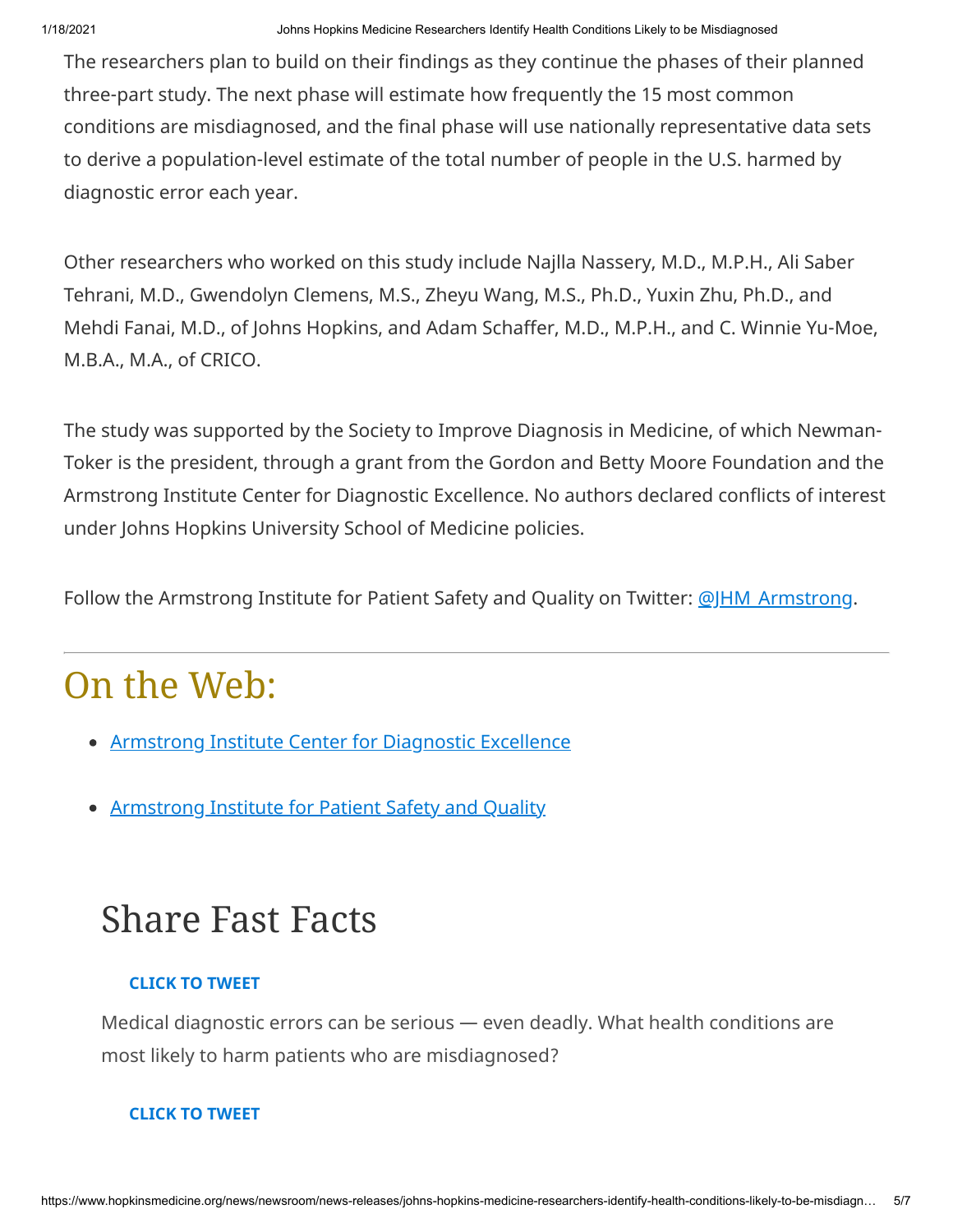1/18/2021 Johns Hopkins Medicine Researchers Identify Health Conditions Likely to be Misdiagnosed

.@JHM\_Armstrong researcher @DNewmanToker provides a deeper understanding of medical conditions most often tied to harm from diagnostic errors.

## Media Contacts

**Kim Polyniak, M.A.** 443-287-8589 [kpolyni1@jhmi.edu](mailto:kpolyni1@jhmi.edu)

**Patrick Smith** 410-955-8242 [psmith88@jhmi.edu](mailto:psmith88@jhmi.edu)

# Topics

[Cance](https://www.hopkinsmedicine.org/news/newsroom/news-releases/?topic=cancer)[r,](https://www.hopkinsmedicine.org/news/newsroom/news-releases/?topic=emergency-medicine-patient-safety) [Cardiology and Cardiovascular Disease](https://www.hopkinsmedicine.org/news/newsroom/news-releases/?topic=cardiology-cardiovascular-disease)[, Emergency Medicine and Patient](https://www.hopkinsmedicine.org/news/newsroom/news-releases/?topic=emergency-medicine-patient-safety) Safety, [Infectious Disease](https://www.hopkinsmedicine.org/news/newsroom/news-releases/?topic=infectious-disease)

# Related

CONCEPTUAL MODEL FOR SYMPTOM-DISEASE PAIR APPROACH TO DIAGNOSTIC ERROR



Both designs require a biologically plausible link between Symptom and Disease

#### **01/22/2018**

### [A Method to Measure Diagnostic Errors from Big Data](https://www.hopkinsmedicine.org/news/newsroom/news-releases/a-method-to-measure-diagnostic-errors-from-big-data-could-be-key-to-preventing-disability-and-death-from-misdiagnosis) Could be Key to Preventing Disability and Death from